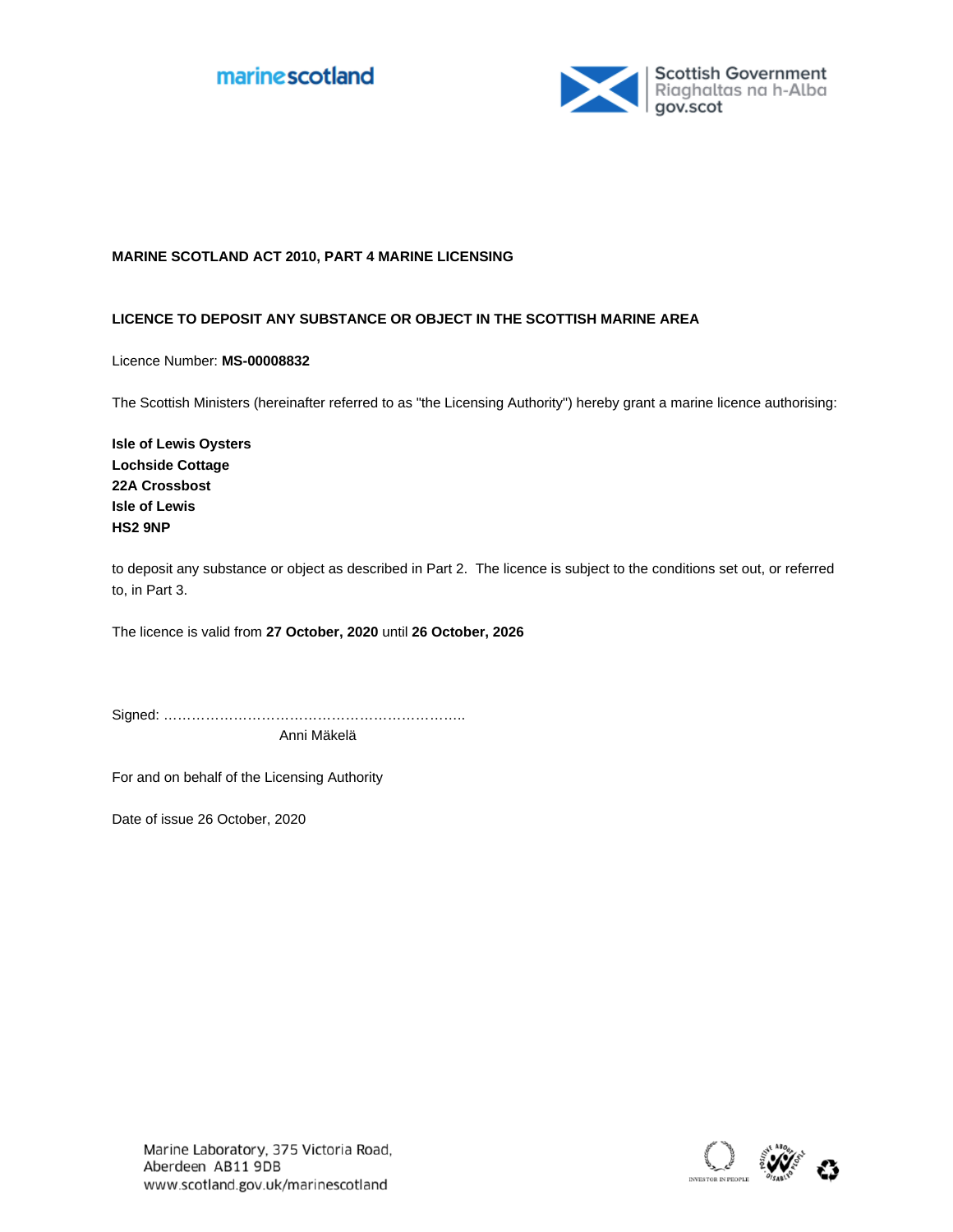# **1. PART 1 - GENERAL**

## **1.1 Interpretation**

In the licence, terms are as defined in Section 1, 64 and 157 of the Marine Scotland Act 2010, and

a) **"the 2010 Act"** means the Marine (Scotland) Act 2010;

b) **"Licensed Activity"** means any activity or activities listed in section 21 of the 2010 Act which is, or are authorised under the licence;

c) **"Licensee"** means Isle of Lewis Oysters

d) **"Mean high water springs"** means any area submerged at mean high water spring tide;

e) **"Commencement of the Licensed Activity"** means the date on which the first vehicle or vessel arrives on the site to begin carrying on any activities in connection with the Licensed Activity;

f) **"Completion of the Licensed Activity"** means the date on which the Licensed Activity has been installed in full, or the Licensed Activity has been deemed complete by the Licensing Authority, whichever occurs first;

All geographical co-ordinates contained within the licence are in WGS84 format (latitude and longitude degrees and minutes to three decimal places) unless otherwise stated.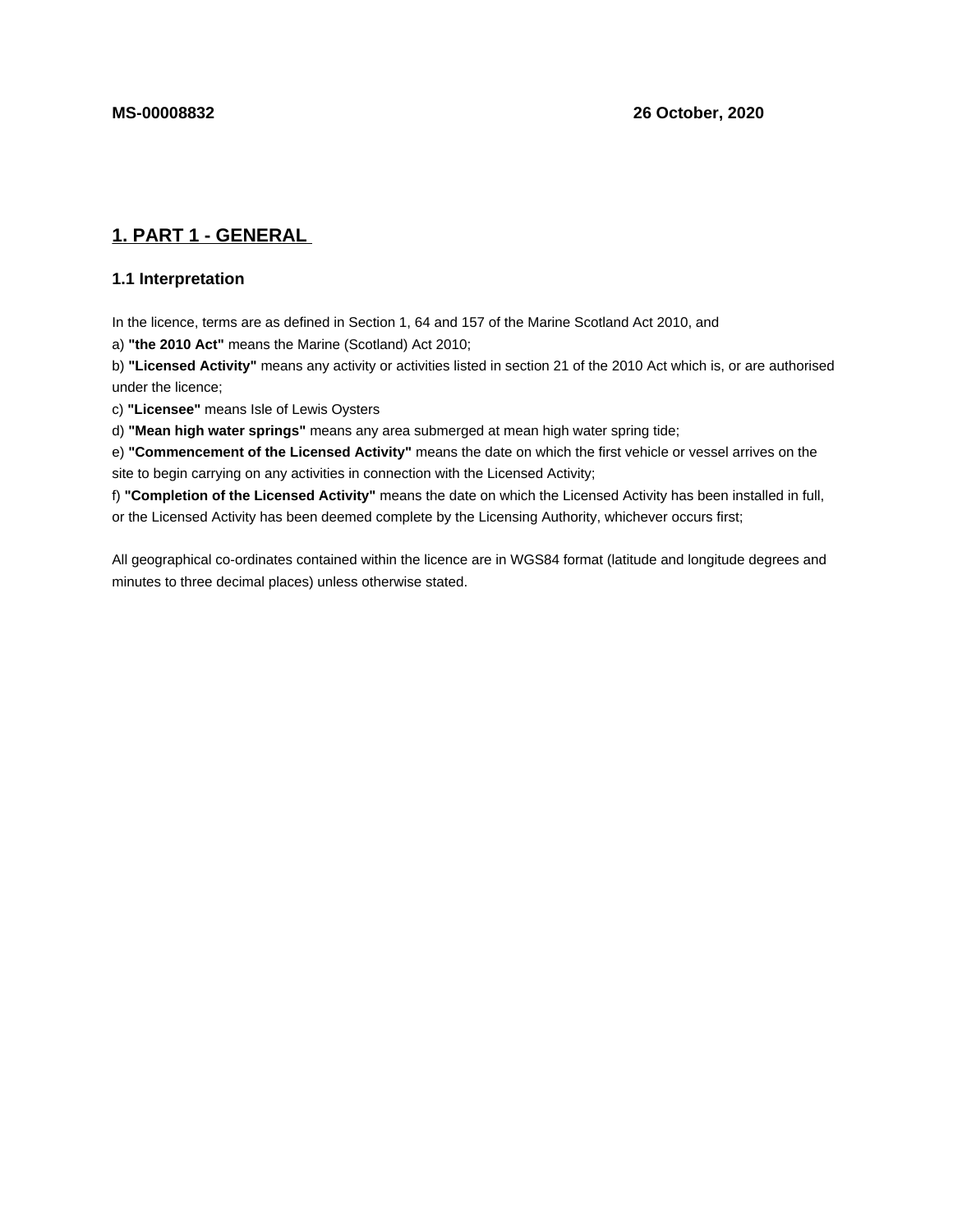# **1.2 Contacts**

All correspondence or communications relating to the licence should be addressed to:

Marine Scotland Licensing Operations Team Marine Laboratory 375 Victoria Road Aberdeen AB11 9DB Email: MS.Marinelicensing@gov.scot

### **1.3 Other authorisations and consents**

The Licensee is deemed to have satisfied itself that there are no barriers or restrictions, legal or otherwise, to the carrying on of the Licensed Activities in connection with the licensed activity. The issuing of the licence does not absolve the Licensee from obtaining such other authorisations and consents, which may be required under statute.

## **1.4 Variation, suspension, revocation and transfer**

Under section 30 (1) of the 2010 Act the Licensing Authority may by notice vary, suspend or revoke the licence granted by them if it appears to the Licensing Authority that there has been a breach of any of its provisions. For any such other reason that appears to be relevant to the Licensing Authority under section 30(2) or (3) of the 2010 Act. Under the 2010 Act variations, suspensions, revocations and transfers of licences are subject to the procedures set out in section 31 of the Act.

Under section 30 (7) of the 2010 Act, on an application made by a licensee, the Licensing Authority may vary a licence if satisfied that the variation being applied for is not material.

Under section 30 (8) of the 2010 Act, on an application made by the licensee, the Licensing Authority may transfer the licence from the Licensee to another person.

## **1.5 Breach of requirement for, or conditions of, licence**

 Under section 39 of the 2010 Act it is an offence to carry on a Licensable Marine Activity without a marine licence and it is also an offence to fail to comply with any condition of a marine licence.

### **1.6 Defences: actions taken in an emergency**

Under section 40 of the 2010 Act it is a defence for a person charged with an offence under section 39(1) of the 2010 Act in relation to any activity to prove that –

the activity was carried out for the purpose of saving life, or for the purpose of securing the safety of a vessel, aircraft or marine structure ('force majeure'), and

that the person took steps within a reasonable time to inform the Licensing Authority as set out in section 40(2) of the 2010 Act.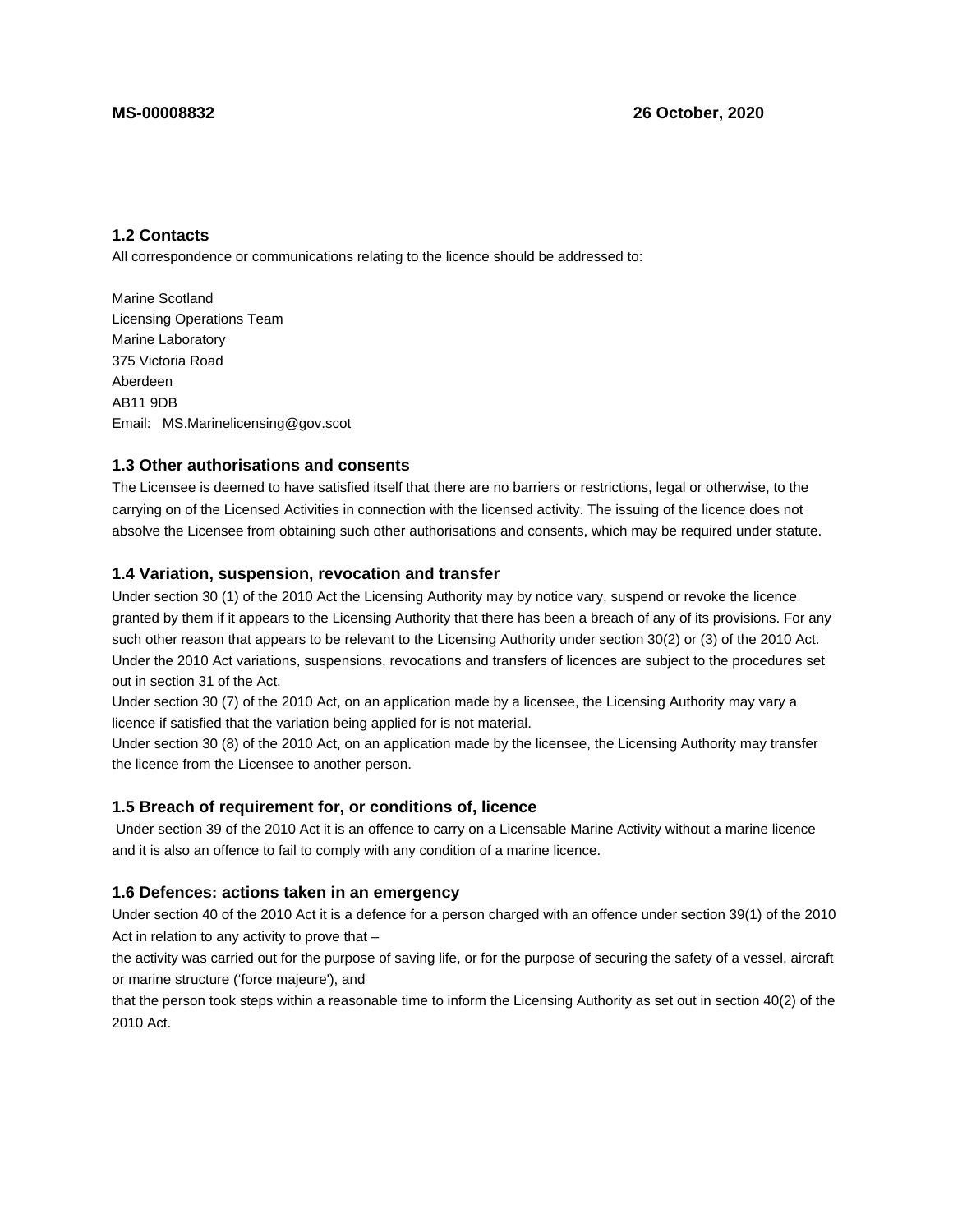# **1.7 Offences relating to information**

Under section 42 of the 2010 Act it is an offence for a person to make a statement which is false or misleading in a material way, knowing the statement to be false or misleading or being reckless as to whether the statement is false or misleading, or to intentionally fail to disclose any material information for the purpose of procuring the issue, variation or transfer of a marine licence or for the purpose of complying with, or purporting to comply with, any obligation imposed by either Part 4 of the 2010 Act or the provisions of this licence.

# **1.8 Appeals**

Under Regulation 3(1) of the Marine Licensing Appeals (Scotland) Regulations 2011 a person who has applied for a marine licence may by summary application appeal to against a decision taken by the Licensing Authority under section 71(1)(b) or (c) or (5) of the Act.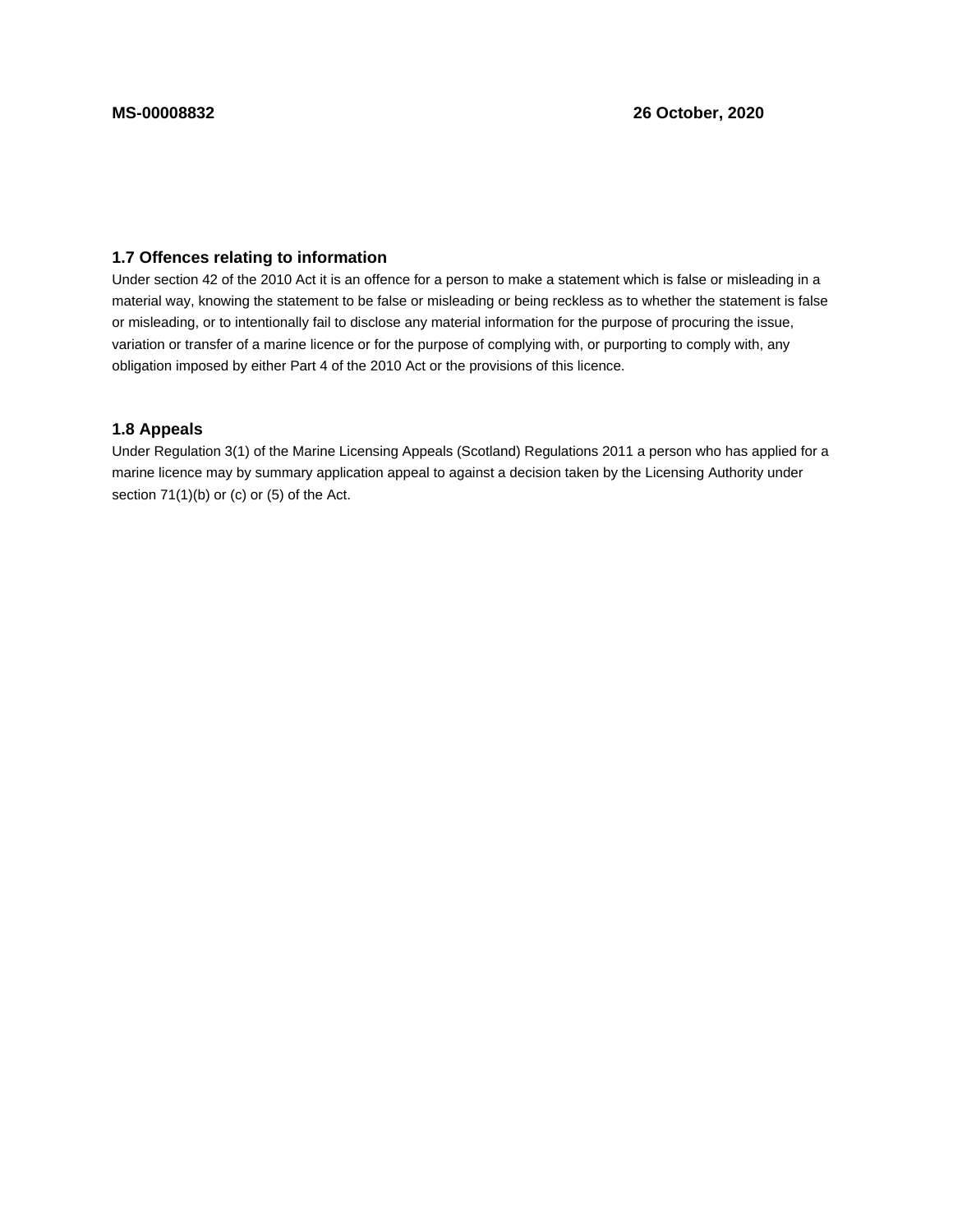# **2. PART 2 – PARTICULARS**

**2.1 Agent**

as per Licensee

# **2.2 Location of the Licensed Activity**

CROSSBOST, LOCH LEURBOST, within the area bound by joining the points:

58° 07.797' N 06° 25.880' W 58° 07.796' N 06° 25.903' W 58° 07.848' N 06° 25.953' W 58° 07.863' N 06° 25.854' W 58° 07.821' N 06° 25.823' W

As shown in Annex One.

## **2.3 Description of the Licensed Activity**

Existing shellfish farm

As described in application dated 22 March, 2020 and correspondence submitted in support of the application.

### **2.4 Descriptions of the substances or objects to be deposited**

This licence authorises the deposit of the undernoted substances and objects required in connection with the licensed activity, subject to the maximum amounts as specified below:

60 no. tressles - each 6 m x 0.9 m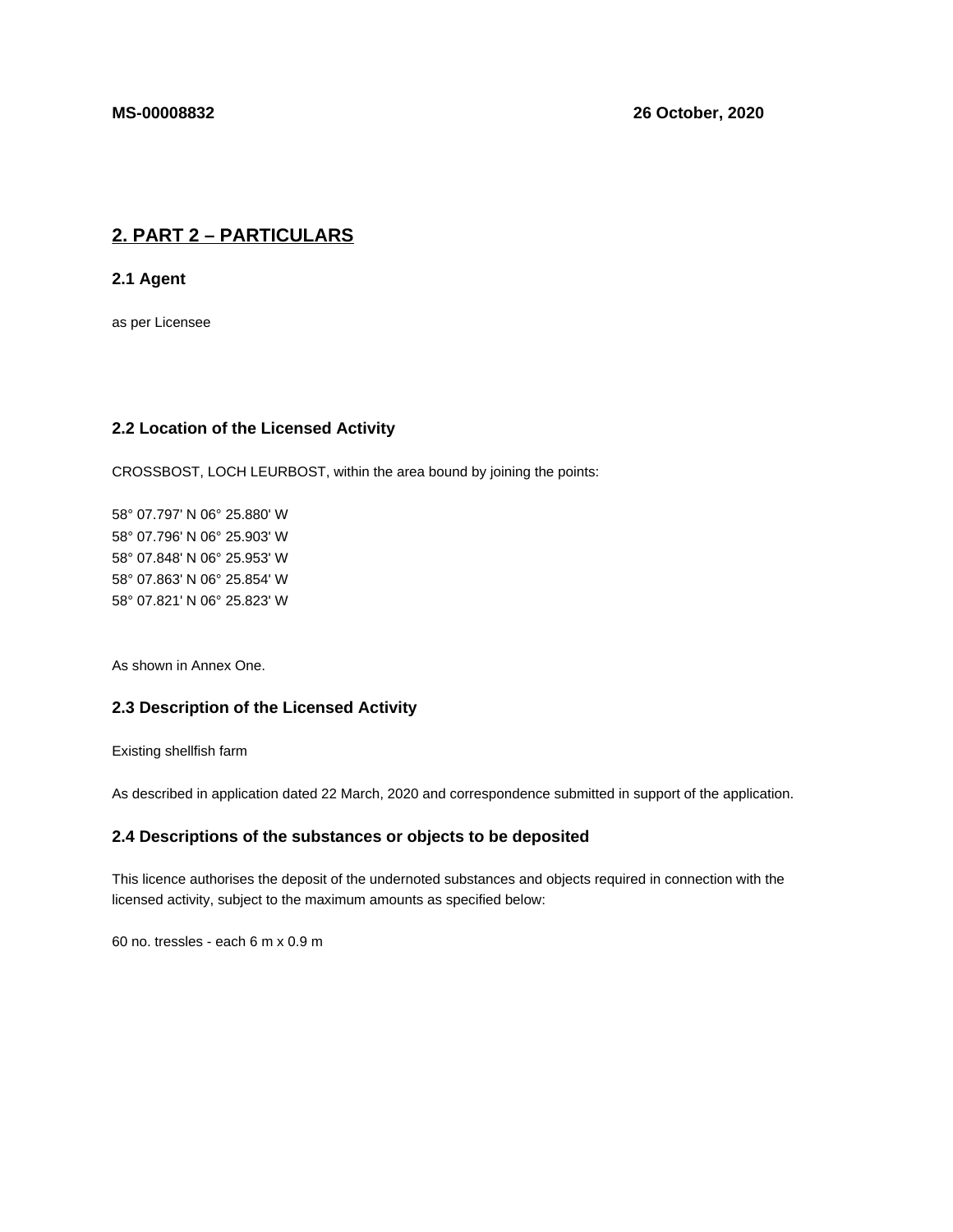# **3. PART 3 – CONDITIONS**

## **3.1 General Conditions**

3.1.1 The Licensee must ensure that only the materials, substances or objects listed in Part 2 of the licence are used during the execution of the Licensed Activity and that all materials, substances or objects used during the execution of the Licensed Activity are inert and do not contain toxic elements which may be harmful to the marine environment, the living resources which it supports or human health.

3.1.2 The Licensee must ensure that the Licensed Activity does not encroach on any recognised anchorage, either charted or noted in nautical publications, within the licensed area.

3.1.3 In the event of any breach of health and safety or environmental obligations relating to the Licensed Activity during the period of the licence, the Licensee must provide written notification of the nature and timing of the incident to the Licensing Authority within 24 hours of the incident occurring. Confirmation of remedial measures taken and/or to be taken to rectify the breach must be provided, in writing, to the Licensing Authority within a period of time to be agreed by the Licensing Authority.

3.1.4 If it is desired to display any marks or lights not required by the licence then details must be submitted to the Northern Lighthouse Board and its ruling complied with. The display of unauthorised marks or lights is prohibited.

3.1.5 The Licensee must remove the materials, substances or objects from below the level of Mean High Water Springs, or make such alterations as advised by the Licensing Authority, within one month of notice being given by the Licensing Authority at any time it is considered necessary or advisable for the safety of navigation, and not replaced without further approval by the Licensing Authority. The Licensee shall be liable for any expense incurred.

3.1.6 If governmental assistance is required (including UK governmental assistance or the assistance of any UK devolved government) to deal with any emergency arising from:

- a) the failure to mark and light the deposited objects as required by this licence;
- b) the maintenance of the deposited objects or
- c) the drifting or wreck of the deposited objects,

to include the broadcast of navigational warnings, then the Licensee is liable for any expenses incurred in securing such assistance.

3.1.7. Any person authorised by the Licensing Authority must be permitted to inspect the site at any reasonable time.

#### **3.2 Prior to the commencement of the Licensed Activity**

3.2.1 The Licensee must ensure that a copy of the licence is given to each contractor employed to undertake the Licensed Activity.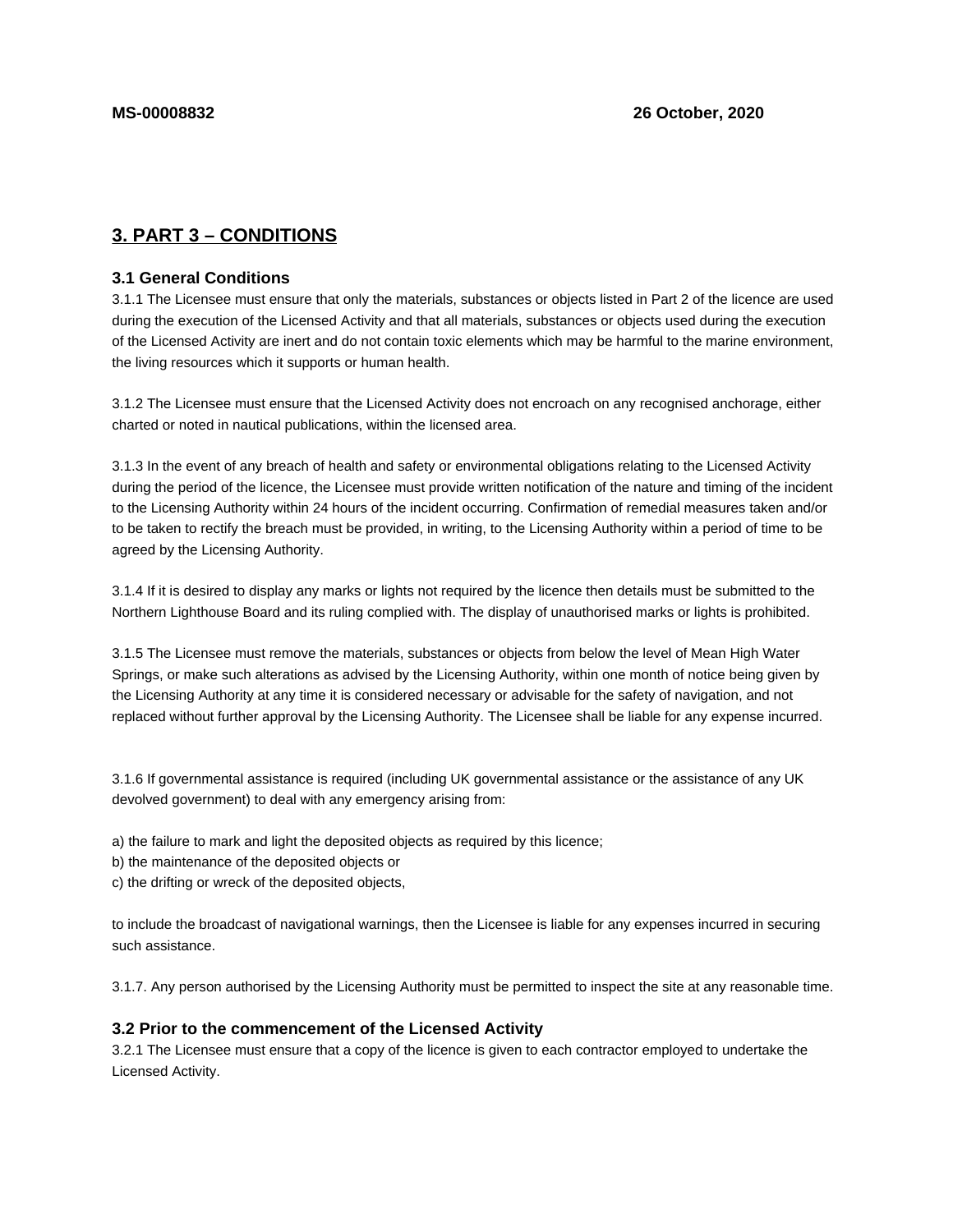## **3.3 During the Licensed Activity**

3.3.1 The Licensee must ensure that the deposited objects are maintained at all times in good repair.

3.3.2 The Licensee must ensure that any debris or waste materials arising during the course of the Licensed Activity are removed for disposal at an approved location above the tidal level of Mean High Water Springs.

3.3.3 The Licensee must ensure that a copy of the licence is given to each contractor employed to undertake the licensed Activities. The Licensee must also ensure that copies of the licence and all other relevant documents are available for inspection by any authorised Enforcement Officer at:

a) the premises of the Licensee; b) the premises of any agent acting on behalf of the Licensee; c) the site of the Licensed Activity.

3.3.4 In the event of the Licensed Activity being discontinued the materials used or substances and objects deposited under the authority of the licence shall be removed to the satisfaction of the Licensing Authority.

3.3.5. The Licensee must ensure the best method of practice is used to minimise re-suspension of sediment during the Licensed Activity.

3.3.6. The Licensee must ensure appropriate steps are taken to minimise damage to the seabed by the Licensed Activity.

3.3.7. The Licensee must ensure that a weekly check of the marking and lighting equipment is made and records kept of its physical state for audit purposes.

## **3.4 Upon Completion of the Licensed Activity**

3.4.1 The Licensee must submit a written report regarding the deposit of the licensed objects to the Licensing Authority. The written report must be submitted on the forms provided by the Licensing Authority no later than 31 July 2027.

3.4.2 If a new licence is required, the Licensee must make an application at least fourteen weeks before the expiry date of the licence. This licence shall not continue in force after the expiry date of 26 October 2026.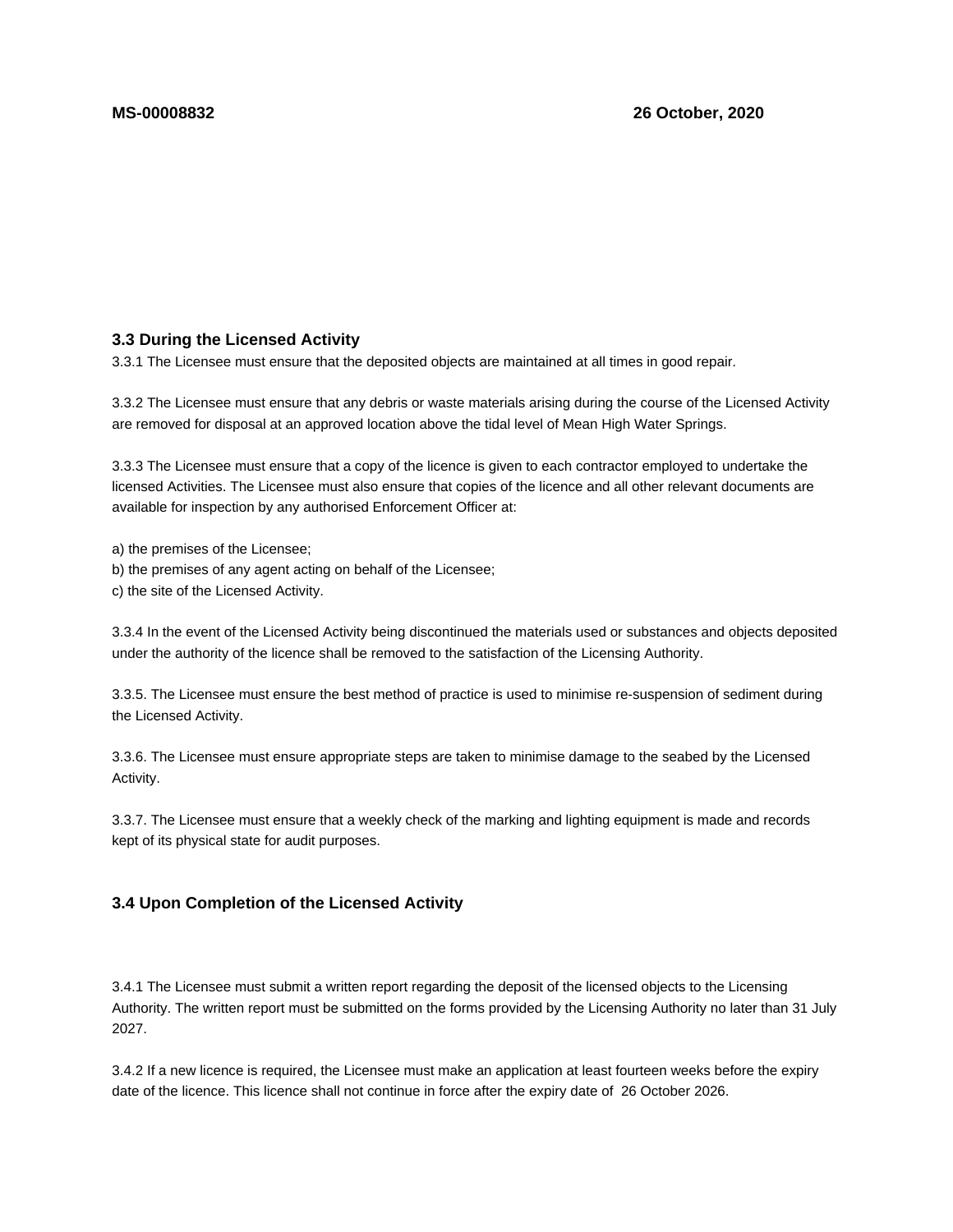**MS-00008832 26 October, 2020**